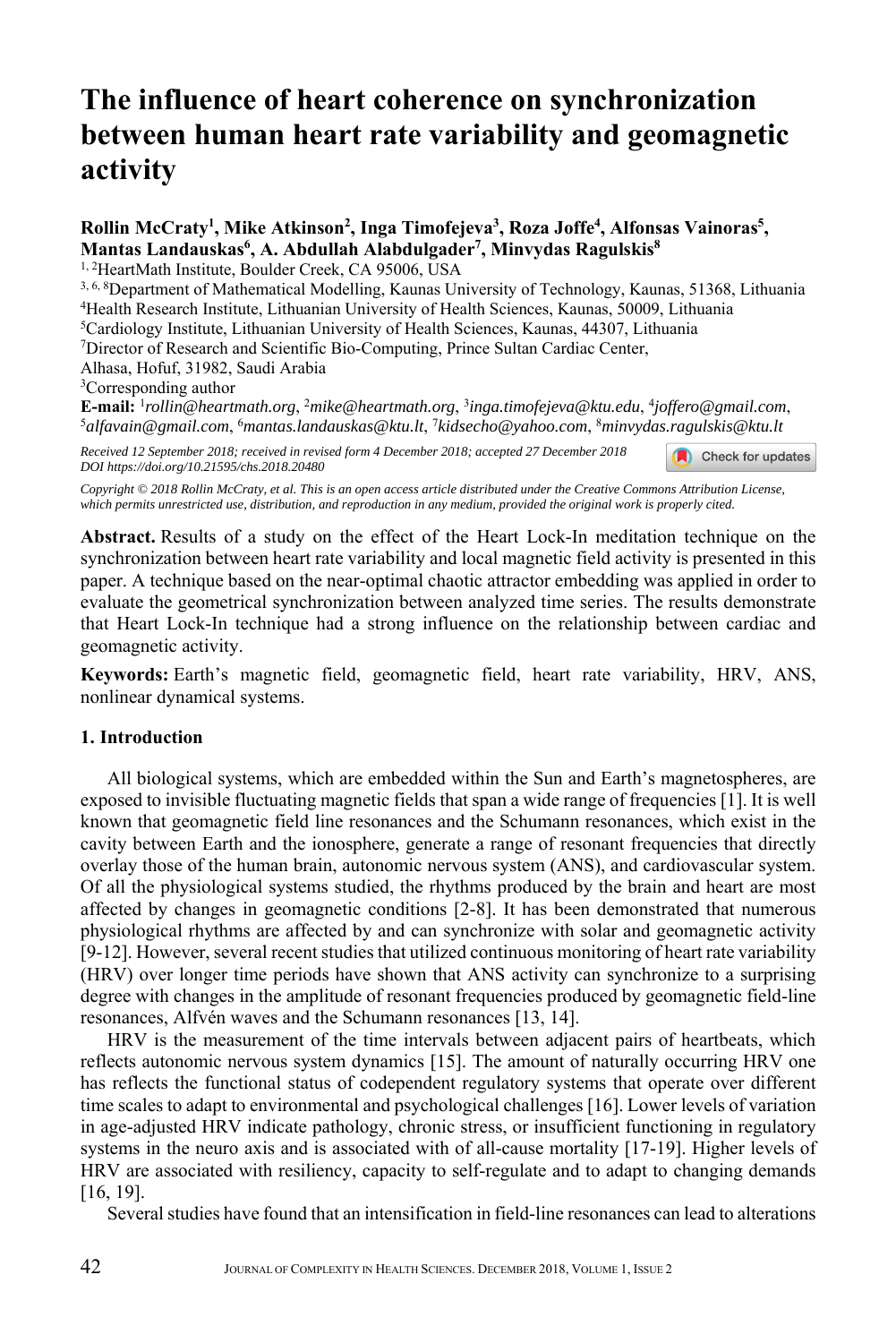in cardiovascular function and it has been suggested that this may be due to the fact that many of the field line resonances have frequencies that directly overlap with those of the ANS and cardiovascular system [9, 12, 13, 20].

A previously conducted study provided evidence suggesting that participant's psychological state and quality of interactions between group members was related the degree of HRV synchronization with the magnetic field data and other participants in the group [14]. It has also been proposed that when one is in a state called physiological or HRV coherence that one is more likely to be coupled to and therefore synchronized to the Earth's magnetic fields [21]. In order to test this hypothesis, we also examined the potential effects of a heart focused mediation technique called the Heart Lock-In, which increases the coherence in one's heart rhythms, and has been shown to increase the synchronization of heart rhythms between participants in a group setting [22].

In order to improve the assessment of physiological synchronization and identify individuals' response patterns, we utilized a newly developed and validated analysis approach using near-optimal chaotic attractor embedding techniques. This allowed us to identify specific patterns of synchronization between heart rate variability and local magnetic field data, and assess potential effects of participants being in a state of HRV coherence on synchronization in a group of people located in Lithuania.

## **2. Methods and procedures**

#### **2.1. Participants**

The experiment location had a local site coordinator who was responsible for participant recruitment, logistics coordination and participant training in the study procedures and use of the HRV recorders. Study coordinator in Lithuania recruited a total of 20 participants. The mean age (sd) of the 20 participants in the analysis was 23.3 (0.6) years consisting of 16 females and 4 males.

During the 14 day period between 26 February and 12 March 2015, 20 participants located in Lithuania participated in the study. All of the participants were healthy and either worked or attended classes during daytime hours. The Lithuanian group consisted of 20 medical students attending the Lithuanian University of Health Sciences.

## **2.2. Ethics statement**

The research met all applicable standards for the ethics of experimentation in accordance with the Declaration of Helsinki. The permit to perform biomedical investigation was granted by the Kaunas Regional Ethics Committee for Biomedical Investigations, No. BE-2-51, 23.12.2015 (copies of documents are enclosed as supplemental data). Participants provided written informed consent prior to the experiment.

## **2.3. HRV data collection**

HRV is a noninvasive measure that reflects ANS activity and dynamics. All participants underwent daily 24-hour ambulatory HRV recordings during a two-week period between 26 February and 12 March 2015 (Bodyguard2, Firstbeat Technologies Ltd., Jyväskylä, Finland). Prior to the start of the study, each participant received instructions on attaching, starting, and stopping the recorders as well as instructions to participants for logging day to day activity, sleep, waking, etc. from the local site coordinator.

The group coordinator was instructed in how to retrieve data from the HRV recorders and upload it to the data collection FTP site. Participants were instructed to stop the recorder each morning after waking up to start the day, and allowed up to 50 minutes to shower or bathe before reattaching the recorder and starting the new day's recording. Ambu Blue Sensor VL microporous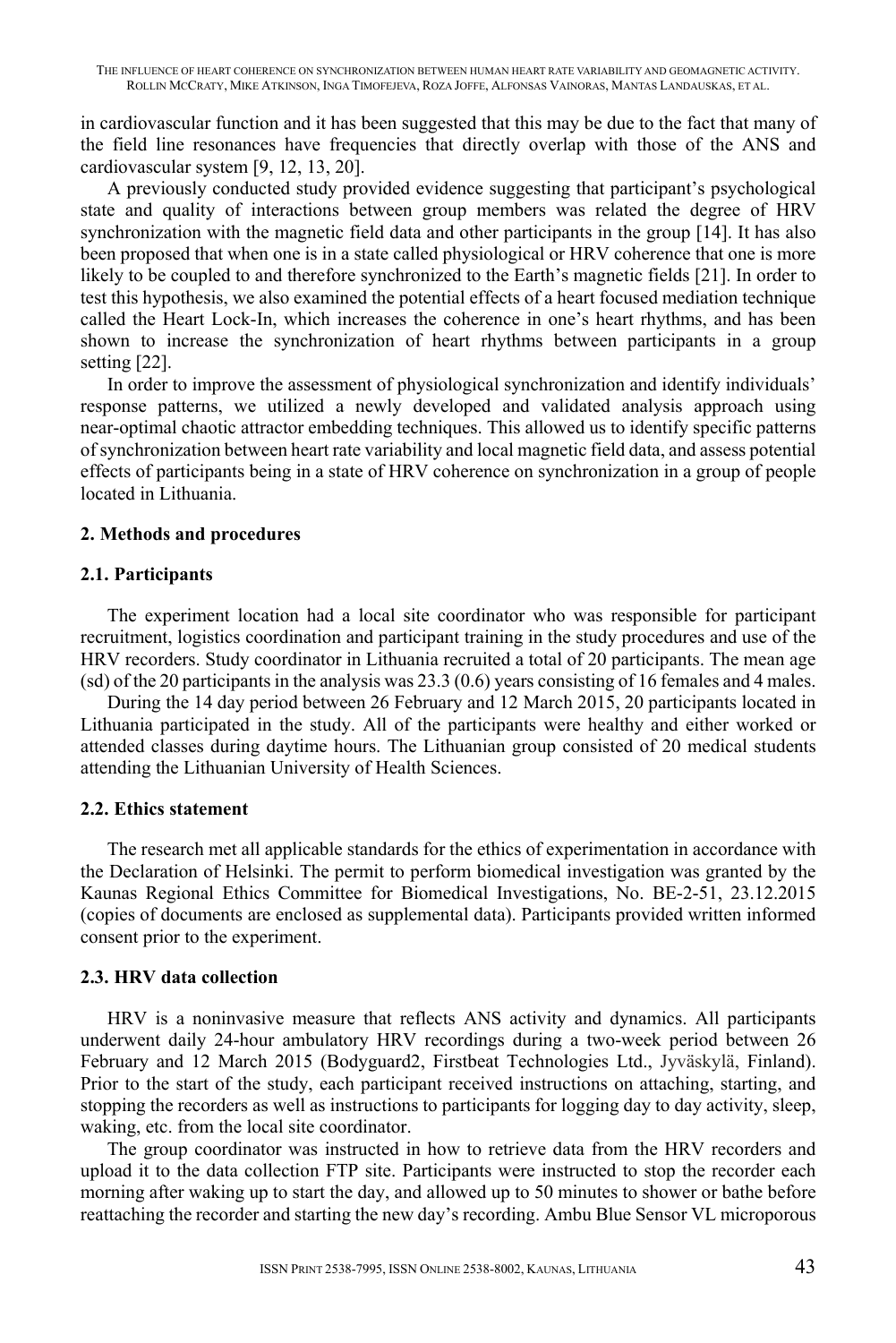breathable disposable electrodes were used for all of the recordings. The electrodes were placed in a modified V5 position. To minimize skin irritation over the two weeks, participants were encouraged to locate the electrodes around three different positions near the V5 electrode sites. The HRV recorder calculates the RR Interval (R is a point corresponding to the peak of the QRS complex of the ECG wave; and RR is the interval between successive Rs) from the electrocardiogram sampled at 1000 Hz. The RR interval data were stored locally in the device memory, and downloaded to a computer workstation at the completion of the study.

All of the HRV recordings were downloaded from the FTP site to a computer workstation and analyzed using DADiSP 6.7. Inter-Beat-Intervals greater or less than 30 % of the mean of the previous four intervals were considered artifacts, and were removed from the analysis record. Following an automated editing procedure, all of the recordings were manually reviewed by an experienced technician, and, if needed, corrected. Daily recordings were processed in consecutive 5-min segments in accordance with the standards established by the HRV Task Force. Any 5-min segment with >10 % of the IBIs either missing or removed in editing were excluded from the analysis. The local time stamps in the HRV recordings were converted to Coordinated Universal Time (UTC) to enable synchronization between locations and magnetic field data sets.

#### **2.4. Magnetic field data**

The local magnetic field intensity was measured using magnetometer located in Lithuania which is a part of the Global Coherence Monitoring Network [21]. Two magnetic field detectors (Zonge Engineering ANT-4) at the site are positioned in the north-south and east-west axes to detect local time-varying magnetic field strengths (sensitivity 1 pT) over a wide frequency range (0.01-300 Hz) while maintaining a flat frequency response. The data acquisition infrastructure captures, then stamps, the global positioning system time, and transmits the data to the common server. Each magnetometer in the network is continuously sampled at a rate of 130 Hz.

#### **2.5. Heart Lock-In procedure**

On March 5th, the group participated in the Heart Lock-In technique for a 15-minute period. The Heart Lock-In technique focuses on building the capacity to sustain heartfelt positive emotions. The technique is generally practiced for five to fifteen minutes at a time, although longer sessions may be used as well. The steps of Heart Lock-In are:

Step 1: Focus your attention in the area of the heart. Imagine your breath is flowing in and out of your heart or chest area, breathing a little slower and deeper than usual.

Step 2: Activate and sustain a regenerative feeling such as appreciation, care or compassion.

Step 3: Radiate that renewing feeling to yourself and others [23].

Use of this technique is typically accompanied by feelings of peacefulness, harmony, and a sense of inner warmth, and is often an effective means to diffuse accumulated stress and negative feelings [24].

## **2.6. Computation of the power of the local magnetic field**

The spectral power of the local magnetic field was computed using the magnetic field intensity values and applying the algorithm denoted in [14] as Algorithm A**.** The main steps of the algorithm included the computation of the spectrogram of the magnetic field intensity data signal (for one-second time intervals), clipping the spectrogram to a certain level in order to minimize the noise (manmade noise, lightning) in the magnetic field data and summing the values over the frequency range  $[0, 1]$  Hz. Empirically obtained optimal noise clipping level was  $1.25$  (pT)<sup>2</sup>/Hz.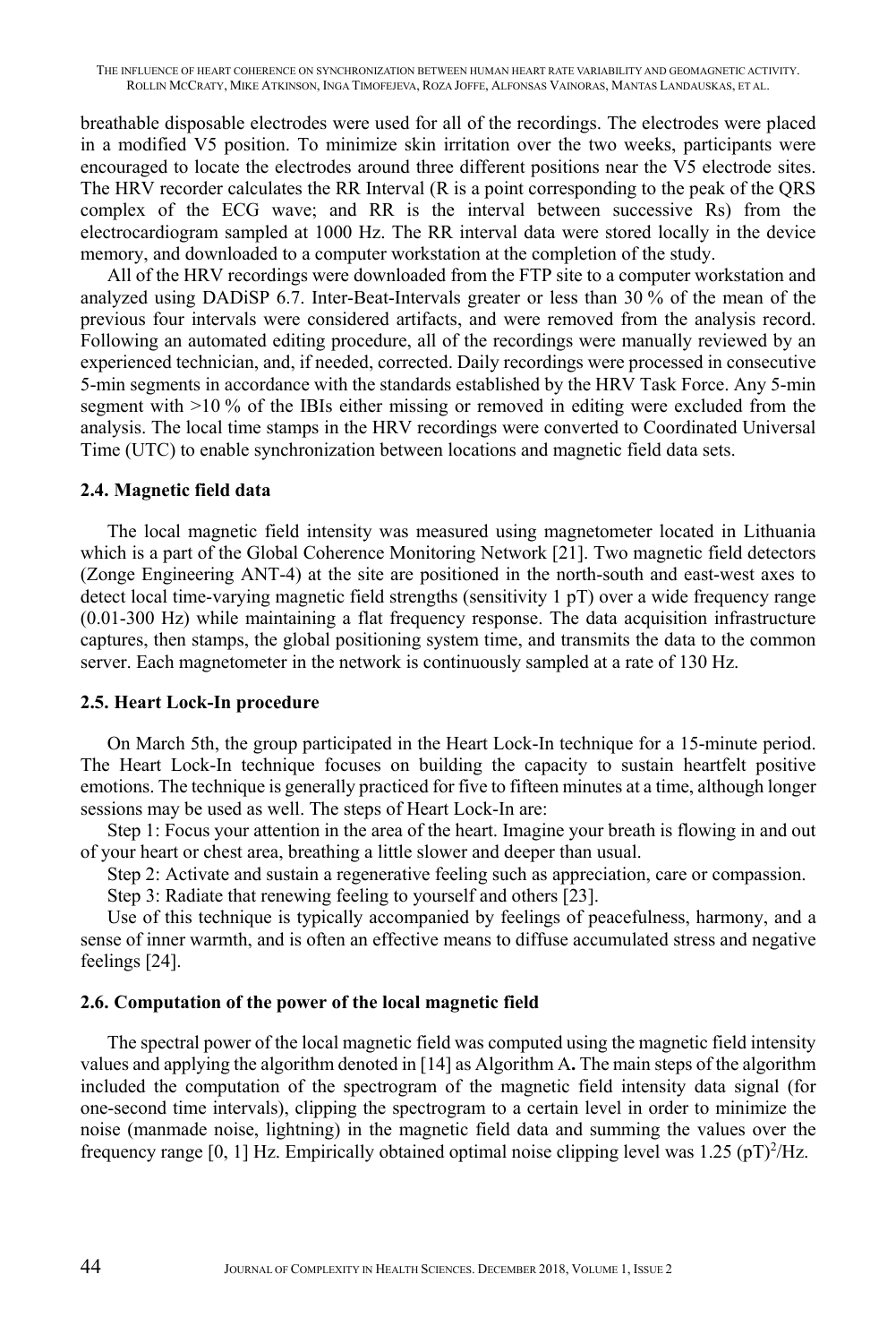## **2.7. Determination of geometrical synchronization between participants' HRV and local magnetic field power time series**

For the determination of synchronization between participants' HRV and the signal of the power of local magnetic field, computed for 1s time intervals (see Section 2.6), we employed techniques developed, validated and described in detail in [14]. This approach is based on the fact, that it is possible to map a data signal into an integer which describes the geometrical dynamics of the data signal. The integer corresponds to the optimal time lag value that maximizes the area of the attractor constructed from the data series.

We slightly modified the algorithm described in [14] as Algorithm C to be relevant to this study to the following procedure:

Let  $RR = (RR_1, ..., RR_n)$  and  $M = (M_1, ..., M_n)$  be synchronously sampled participant's HRV and local magnetic field (MF) power signals of size  $n$ .

1) Divide series RR and  $M$  into  $T$  5-minute-long observation windows (according to HRV analysis standards [25]) and compute optimal time lag values for each observation window for HRV time series  $(\tau_{*}^{(RR)} = (\tau_{*1}^{(RR)}, ..., \tau_{*T}^{(RR)}))$  and magnetic field power data signal  $(\tau_{*}^{(M)} = (\tau_{*1}^{(M)}, \dots, \tau_{*T}^{(M)})$ . This step reduces the analyzed HRV and MF time series to integer vectors, characterizing geometrical features of those series.

2) Smooth obtained optimal time lag vectors in order to identify averaged changes in time lags for HRV  $(\bar{\tau}_{*}^{(RR)})$  and magnetic field data  $(\bar{\tau}_{*}^{(M)})$ .

3) Calculate the Pearson correlation coefficient between the obtained mean time lag vectors  $C^{(RR,M)} = \rho(\bar{\tau}_*^{(RR)}, \bar{\tau}_*^{(M)}).$ 

Consider a set of HRV time series  $RR^{(k)} = (RR_1^{(k)}, ..., RR_n^{(k)}), k = \overline{1, K}$ , corresponding to K participants. In order to calculate the mean synchronization between the HRV of all  $K$  participants and magnetic field, we compute HRV/Magnetic field correlation coefficients  $C^{(RR^{(k)},M)}$  for each participant  $k = \overline{1, K}$  and calculate the mean correlation coefficient  $C^{(RR^{(1..K)},M)} = \frac{1}{K} \sum_{k=1}^{K} C^{(RR^{(k)},M)}.$ 

## **2.8. Identification of the effect of being in a coherent state using the Heart Lock-In technique on synchronization with the magnetic field**

Procedures for the estimation of synchronization between participants' HRV and local magnetic field power time series, described in Section 2.7, were applied to the data described above.

Since the Heart Lock-In technique took place once for a 15-minute period (on March 5th, 2015), we calculated participants' HRV/MF synchronization for each day of the study separately in order to see if the synchronization between participants' HRV and magnetic field activity on the day of the Heart Lock-In was different compared to days before and after the using the technique.

## **3. Results**

The results of the analysis of the synchronization between participants' HRV and magnetic field activity are presented in Fig. 1. Each figure consists of plots displaying the synchronization between each participant's HRV and magnetic field activity for six days  $(2015/03/01 - 2015/03/06)$ . The Fig. 1(e) part of each figure corresponds to the day of the application of the Heart Lock-In technique.

Fig. 2 depicts the mean synchronization between groups' HRV and magnetic field power for each day of the experiment (red bar corresponds to the day the participants did the Heart Lock-In).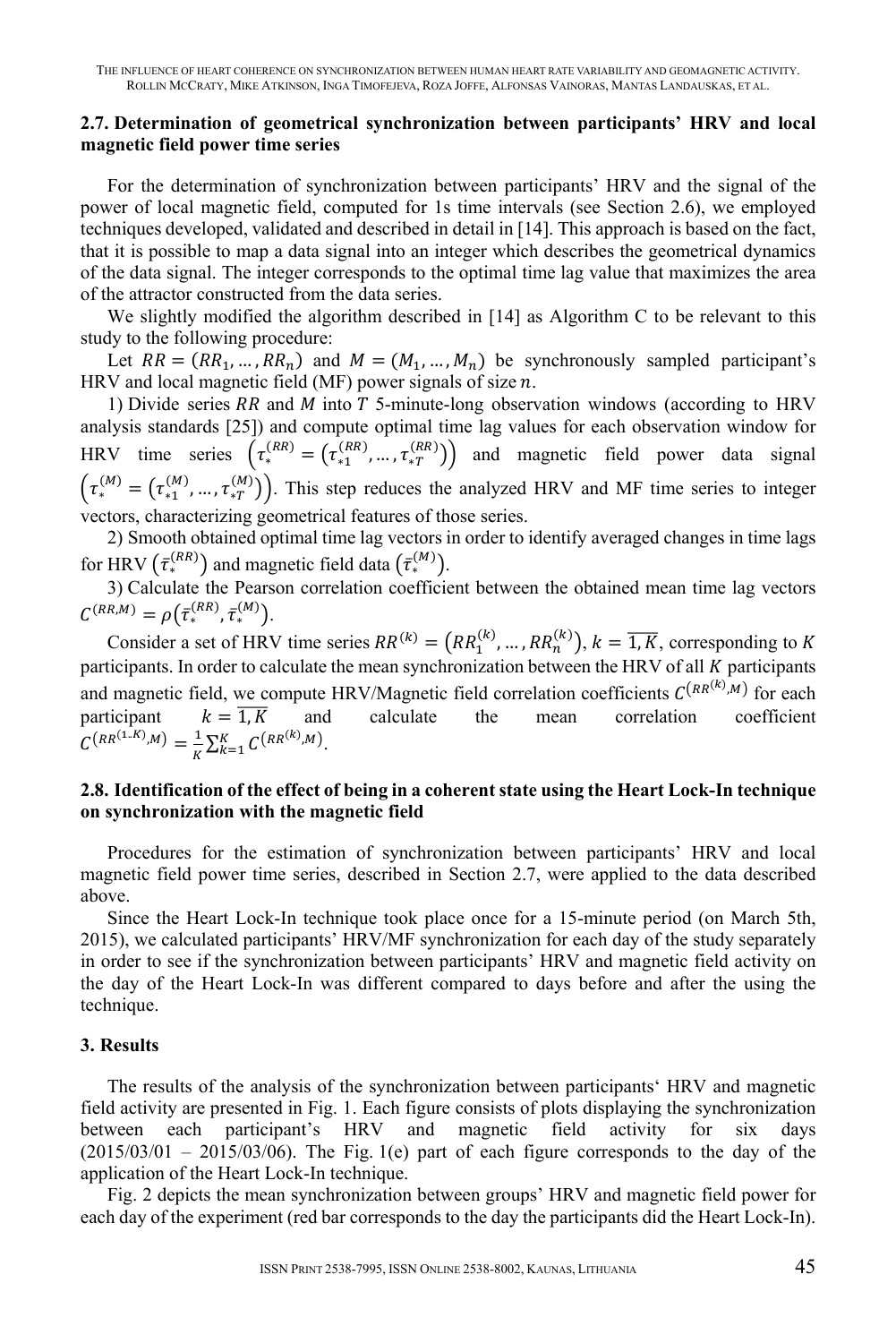

**Fig. 1.** The results of the analysis of the HRV/MF synchronization. Each part of the figure displays participants' HRV/MF synchronization for the indicated day. Part (e) corresponds to the day of the Heart Lock-In



**Fig. 2.** Groups' mean HRV/MF synchronization for each day of the experiment

It can be seen that the synchronization (positive correlation) between participants' HRV and magnetic field activity (Fig. 2) on the day of the Heart Lock-In was the highest. Furthermore, all participants were highly positively correlated/synchronized with the local magnetic field during the day of the application of the Heart Lock-In technique (Fig. 1(f)) which contrasted with the synchronization results for days before and after the training.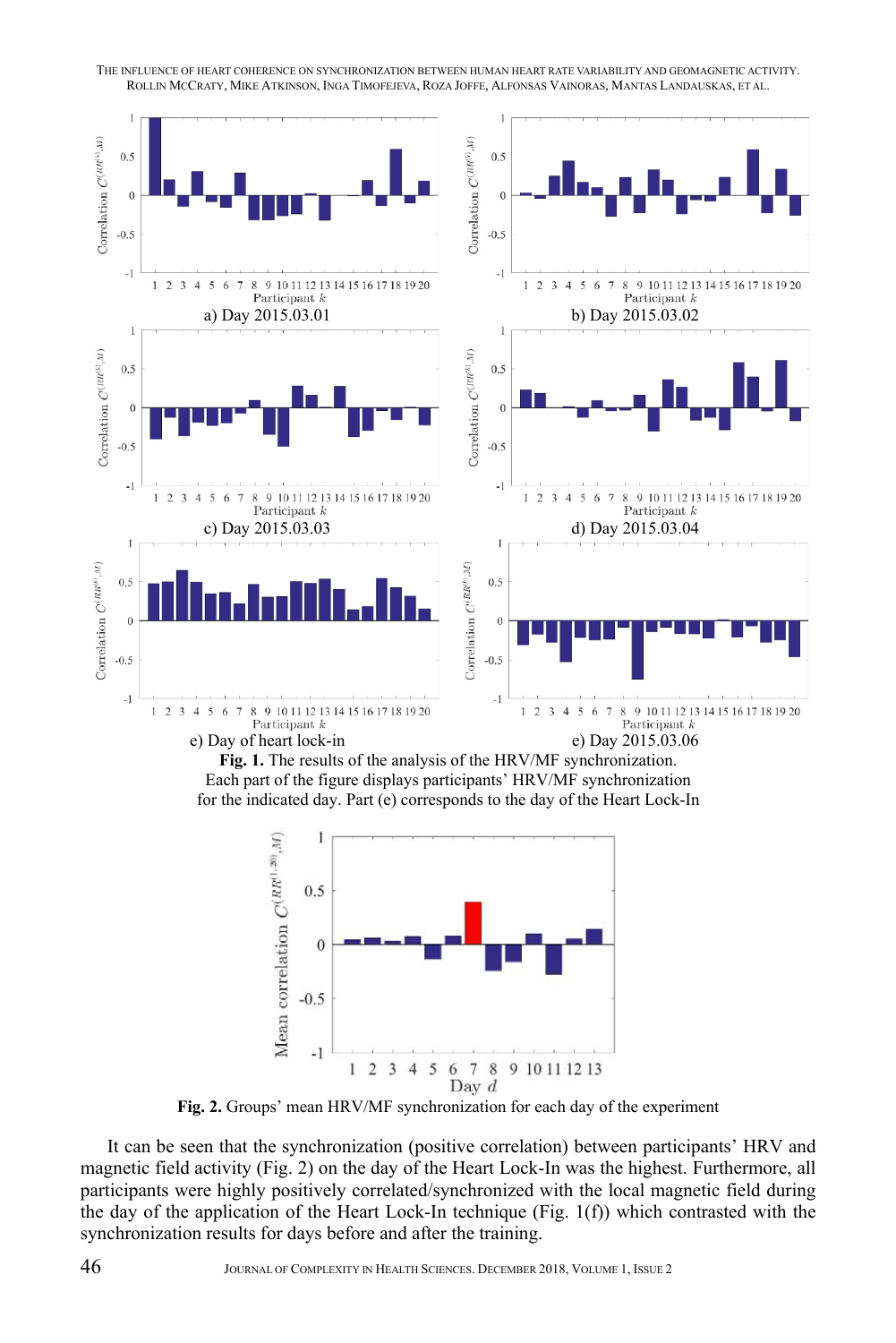### **4. Conclusions**

A technique based on the near-optimal chaotic attractor embedding was applied in order to evaluate the geometrical synchronization between analyzed time series. The results of the conducted study indicate that the applied Heart Lock-In meditation technique has a positive impact on the synchronization between the human heart rate variability and the Earth's magnetic field. Thus, such medical techniques are shown to be valuable not only psychologically (in sustaining positive emotions), but also physiologically since high synchronization between heart rate variability and geomagnetic activity has been associated with better health conditions. Further study of these effects using different computational and experimental techniques are a definite objective of future research.

## **References**

- **[1] Cornelissen G., et al.** Chronomes, time structures, for chrono bioengineering for "a full life". Biomedical Instrumentation and Technology, Vol. 33, 1999, p. 152-187.
- **[2] Otsuka K., Cornelissen G., Norboo T., Takasugi E., Halberg F.** Chronomics and "glocal" (Combined Global and Local) assessment of human life. Progress of Theoretical Physics Supplement, Vol. 173, 2008, p. 134-152.
- **[3] Dimitrova S., Stoilova I., Cholakov I.** Influence of Local Geomagnetic Storms on Arterial Blood Pressure. Bioelectromagnetics, Vol. 25, 2004, p. 408-414.
- **[4] Hamer J. R.** Biological Entrainment of the Human Brain by Low Frequency Radiation. Northrop Space Labs, 1965, p. 65-199.
- **[5] Oraevskii V. N., Breus T. K., Baevskii R. M., Rapoport S. I., Petrov V. M., Barsukova Zh. V.,**  Gurfinkel Iu. I., Rogoza A. T. Effect of geomagnetic activity on the functional status of the body. Biofizika, Vol. 43, 1998, p. 819-826.
- **[6] Pobachenko S. V., Kolesnik A. G., Borodin A. S., Kalyuzhin V. V.** The contingency of parameters of human encephalograms and Schumann resonance electromagnetic fields revealed in monitoring studies. Complex Systems Biophysics, Vol. 51, 2006, p. 480-483.
- **[7] Cornélissen G., et al.** Non-photic solar associations of heart rate variability and myocardial infarction. Journal of Atmospheric and Solar-Terrestrial Physics, Vol. 64, 2002, p. 707-720.
- **[8] Cornelissen G., McCraty R., Atkinson M., Halberg F.** General differences in circadian and extra-circadian aspects of heart rate variability (HRV). 1st International Workshop of The TsimTsoum Institute, Poland, 2010.
- **[9] Doronin V. N., Parfentev V. A., Tleulin Zh S., Namvar R. A., Somsikov V. M., Drobzhev V. I., Chemeris A. V.** Effect of variations of the geomagnetic field and solar activity on human physiological indicators. Biofizika, Vol. 43, 1998, p. 647-653.
- **[10] Halberg F., Cornelissen G., Mccraty R., Al-Abdulgader A.** Time structures (chronomes) of the blood circulation, populations' health, human affairs and space weather. World Heart Journal, Vol. 3, 2011.
- **[11] Khorseva N.** Using psychophysiological indices to estimate the effect of cosmophysical factors (Review). Izvestiya, Atmospheric and Oceanic Physics, Vol. 49, 2013, p. 839-852.
- **[12] Khabarova O., Dimitrova S.** On the nature of people's reaction to space weather and meteorological weather changes. Sun and Geosphere, Vol. 4, 2009, p. 60-71.
- **[13] McCraty R., et al.** Synchronization of human autonomic nervous system rhythms with geomagnetic activity in human subjects. Journal of Environmental Research and Public Health, Vol. 14, 2017, p. 770.
- **[14] Timofejeva I., et al.** Identification of a group's physiological synchronization with earth's magnetic field. International Journal of Environmental Research and Public Health, Vol. 14, 2017, p. 2-22.
- **[15] Shaffer F., McCraty R. Zerr C.** A healthy heart is not a metronome: An integrative review of the heart's anatomy and heart rate variability. Frontiers in Psychology, Vol. 5, 2014, p. 1040.
- **[16] McCraty R., Shaffer F.** Heart rate variability: new perspectives on physiological mechanisms, assessment of self-regulatory capacity, and health risk. Global Advances in Health and Medicine: Improving Healthcare Outcomes Worldwide, Vol. 4, 2015, p. 46-61.
- **[17] Tsuji H., et al.** Reduced heart rate variability and mortality risk in an elderly cohort. The Framingham Heart Study. Circulation, Vol. 90, 1994, p. 878-883.